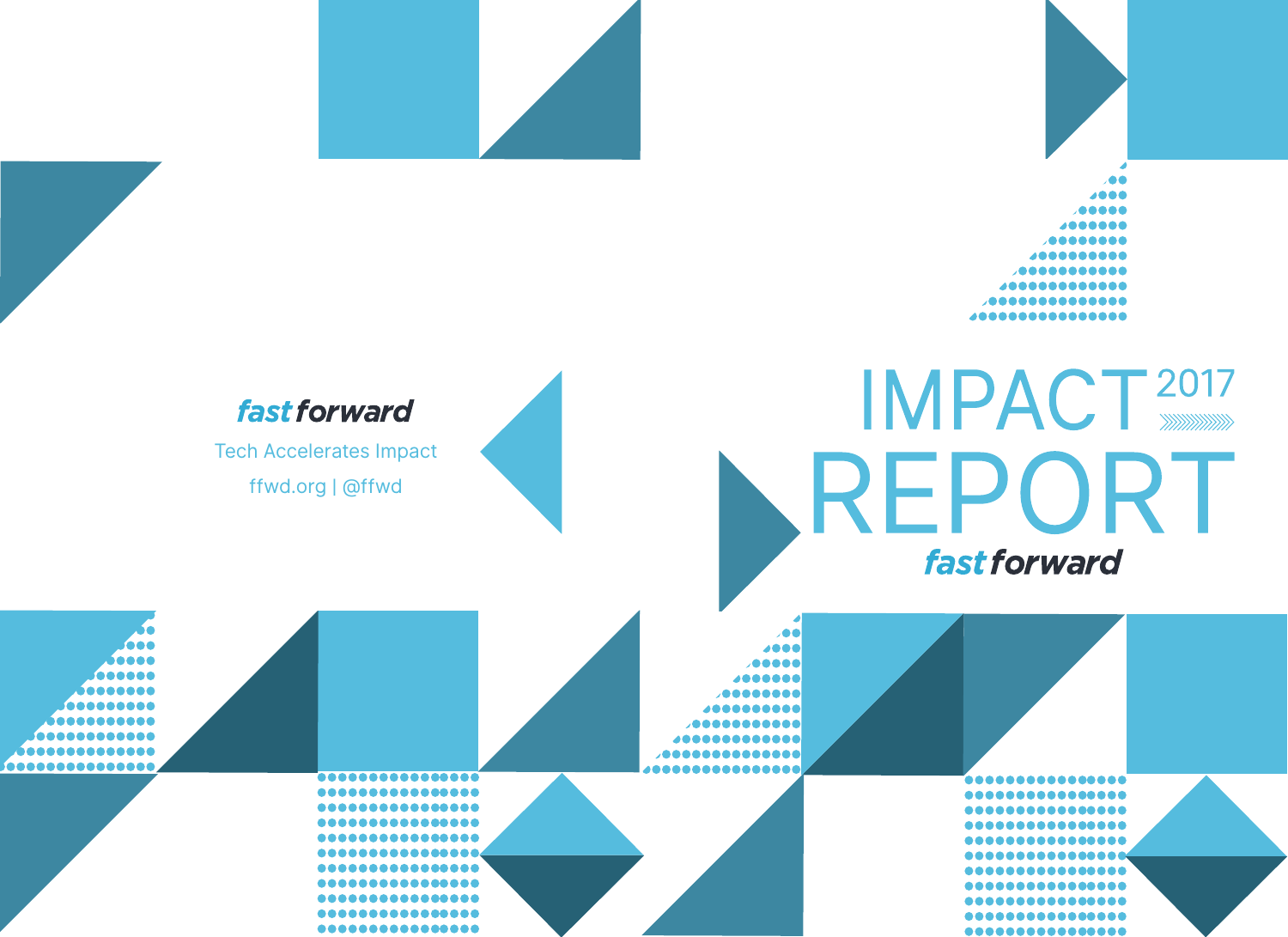



Lives Impacted 35M



Follow On Funding Raised \$56M



Median Revenue Growth

84% Alumni have a co-founder who is a woman or person of color





 Alumni are solving a problem they personally experienced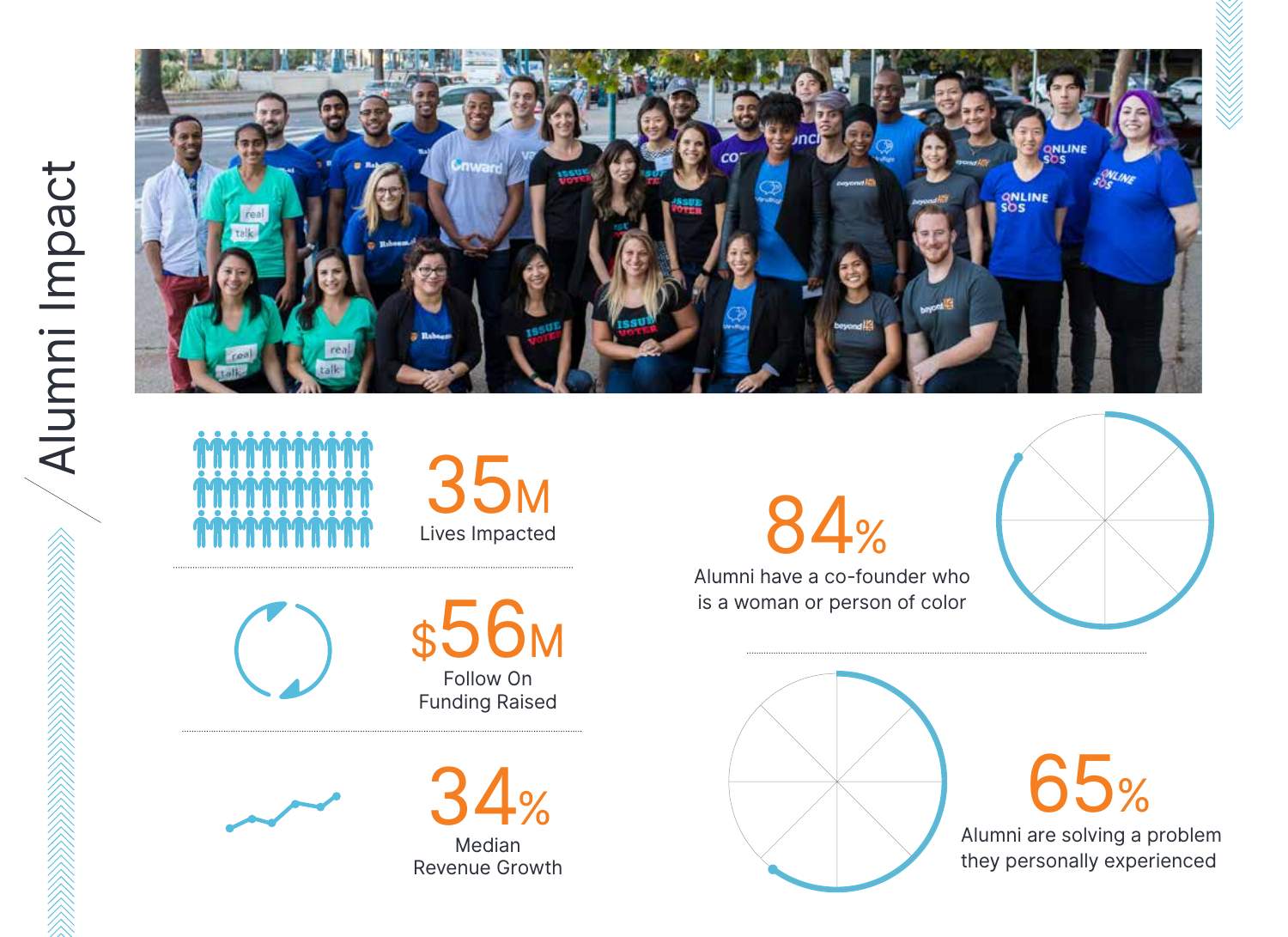





Just over a year after graduating from Fast Forward, CommonLit helps over 3 million students improve their reading, writing, and critical thinking. CommonLit's online platform is free to teachers and students, and is used in over 30% of public middle and high schools in the U.S. Founder Michelle Brown built CommonLit because it's the product she wished she had when she was teaching a class of students across 7 different reading levels in rural Mississippi.



Can you guess the strongest predictor of student success? Surprisingly, it's parental engagement - not socioeconomic status. Heejae Lim built the first version of TalkingPoints, a multilingual communications tool for parents and teachers, with \$5,000 from her student loans and tech tools like Google Translate and Twilio. Today, TalkingPoints has enabled over 2 million conversations between teachers and families.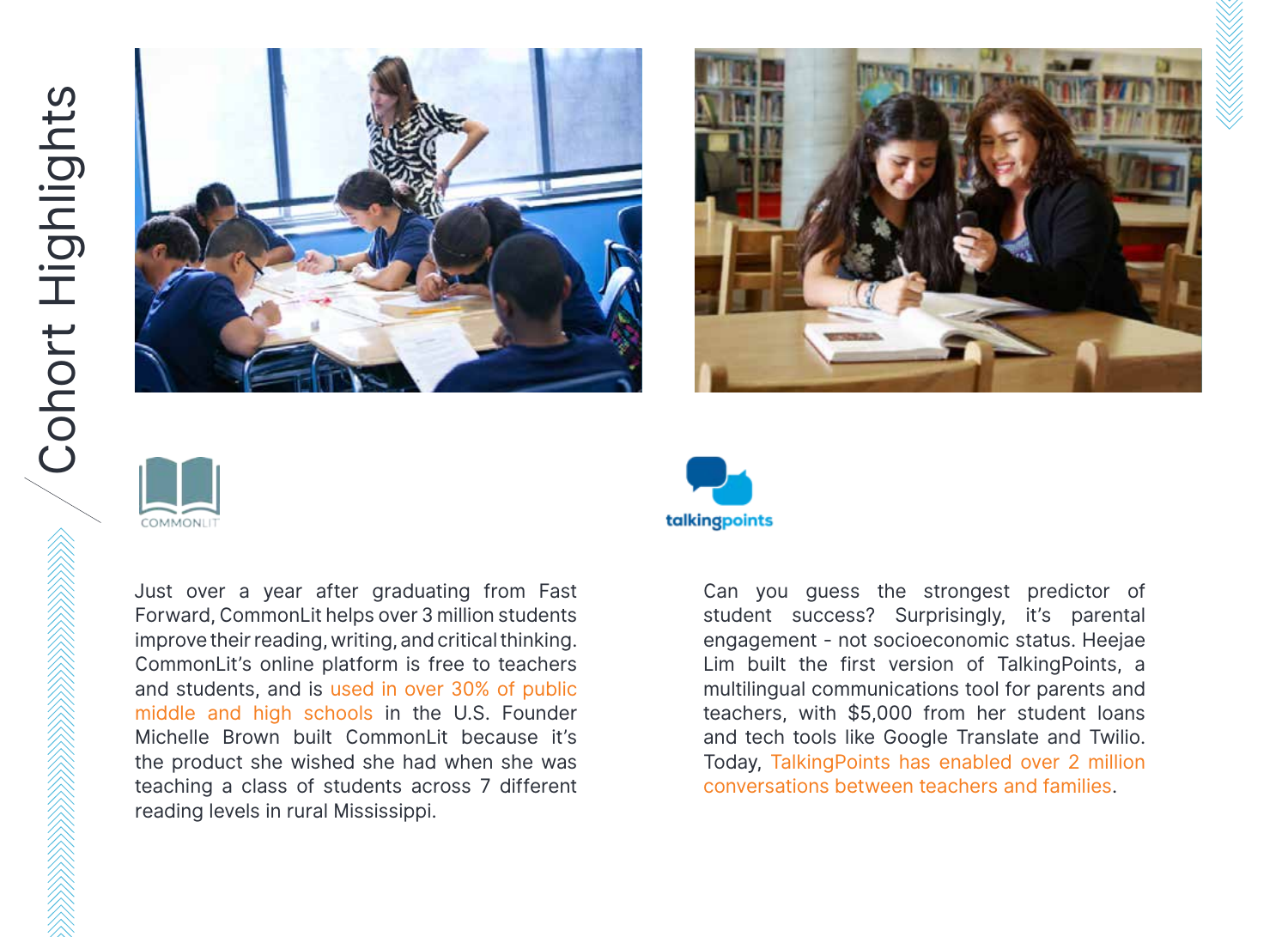



#### **用JustFix.nyc**

With 1 in 5 New Yorkers living in substandard housing conditions, tenants need tools for legal empowerment. JustFix equips tenants with the technology and resources they need for self representation in housing court, enabling them to achieve housing repairs and avoid wrongful evictions. This year, 66% of tenants who used JustFix were able to secure repairs or avoid eviction, compared to the status quo of 10%. JustFix also launched a 1st-of-its-kind advocate dashboard which enables organizers to track their work.

### NEXLEAF<br>ANALYTICS

Nexleaf Analytics scaled tremendously in 2017, doubling its impact to now ensure 12 million babies get working vaccines. Its Coldtrace product, which leverages the Internet of Things to monitor vaccine storage, is expanding beyond refrigerators to cover the entire vaccine supply chain. This means Nexleaf can track and measure vaccine storage from factories to trucks to hospitals. This expansion opens up new markets for Nexleaf as its technology could be used to improve supply chains for any perishables in hard to reach markets.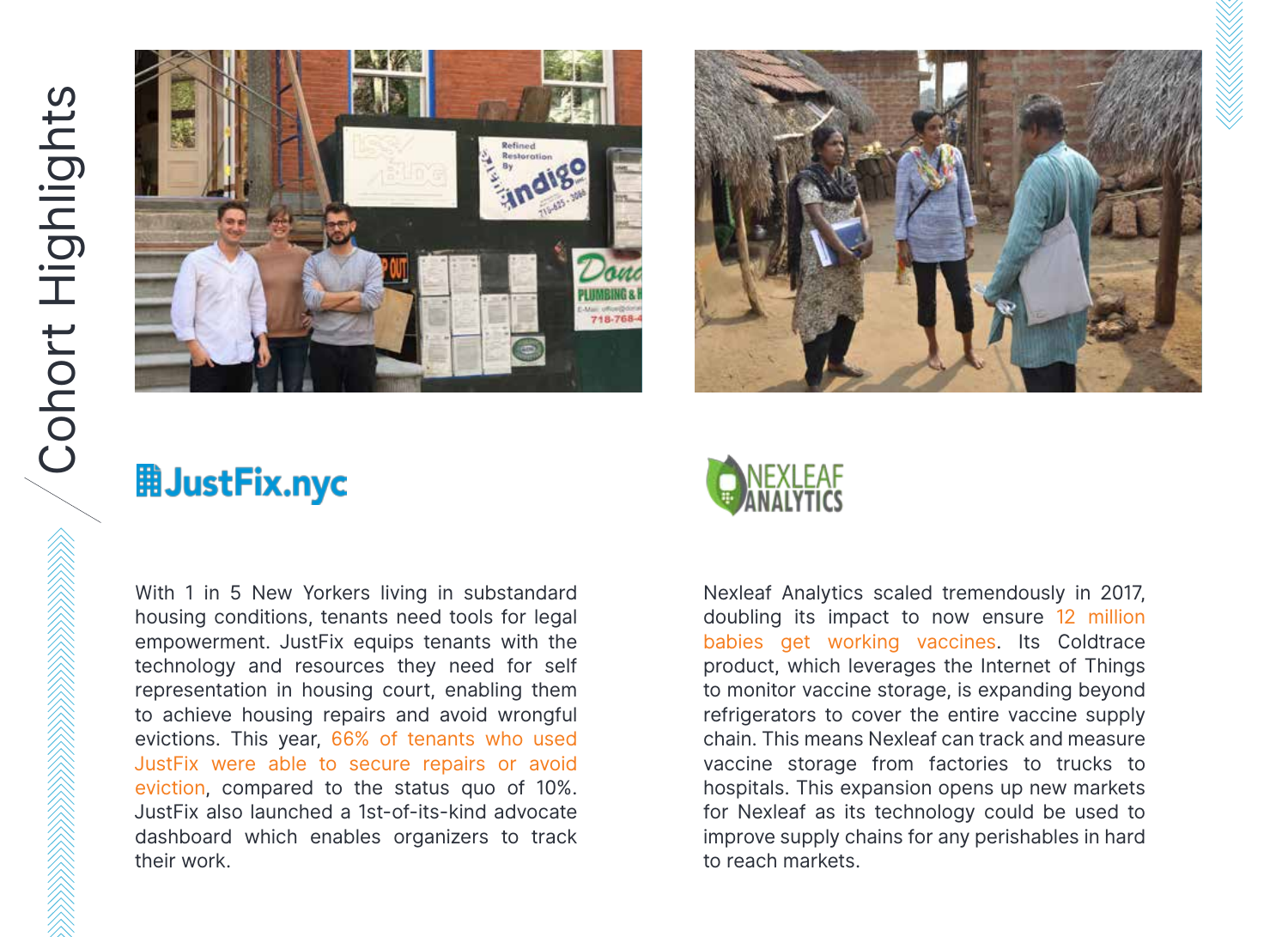





WattTime builds software that enables smart hardware devices to detect surges in clean energy, and modify on-off cycles to maximize clean power usage. In 2017, WattTime joined the prestigious clean energy organization, Rocky Mountain Institute, as a subsidiary organization. Mergers and acquisitions are rare in the nonprofit space, but this move enables WattTime to accomplish its mission at greater scale than was previously possible. Currently working in partnership with Microsoft, WattTime's software provides valuable carbon emissions data for Microsoft's open-source platform.



Real Talk launched the first and only mobile app that uses real stories from real teens to deliver sex education, with topics ranging from relationships to bullying. Available on iOS and Android, the Real Talk app enables teens to access credible information, have a safe space to learn about sensitive topics, and develop a sense of belonging by learning through the stories of others. The organization was founded by former Teach for America teachers who saw 1 in 3 of their students become pregnant before their sophomore year of high school.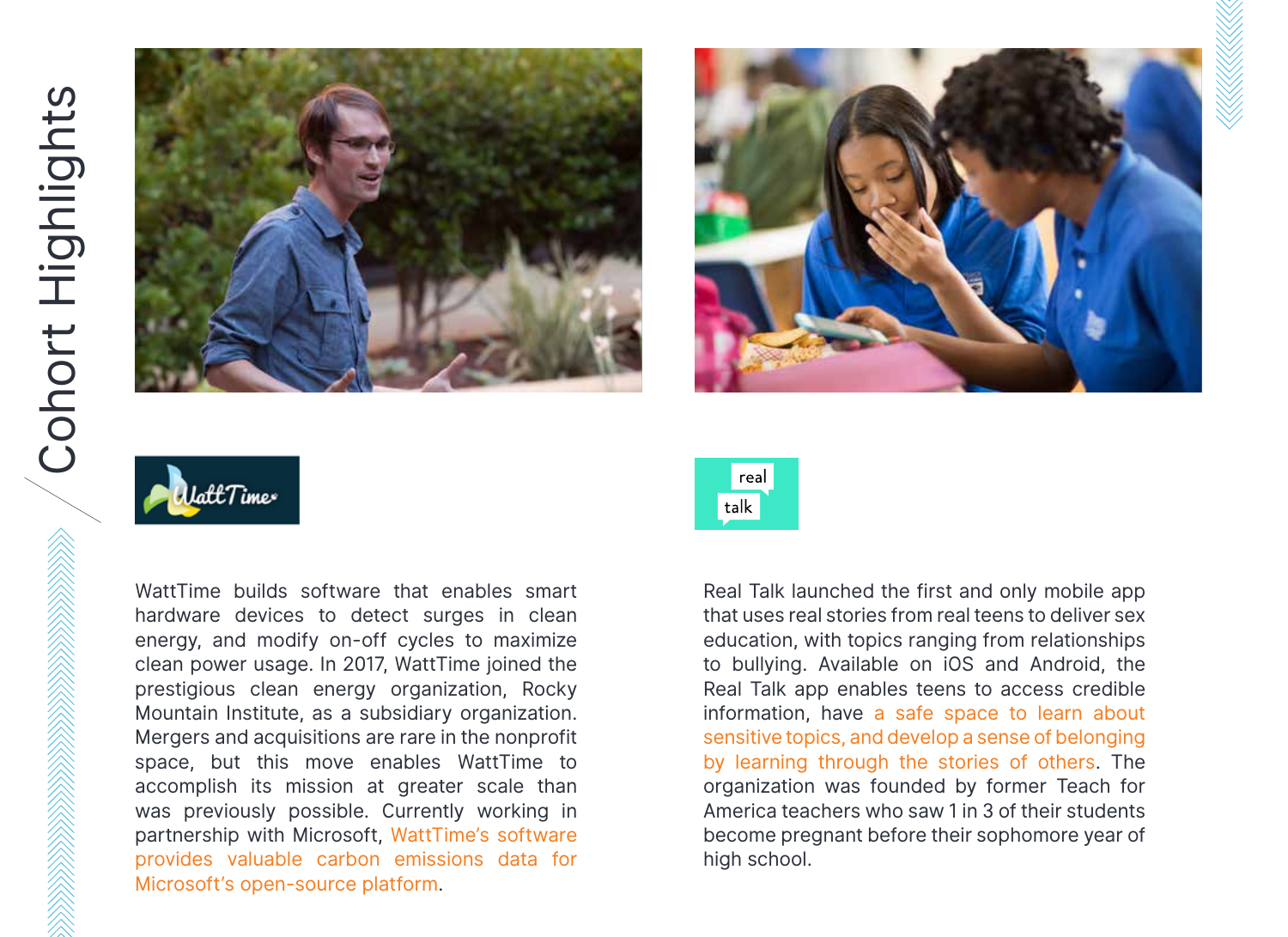



#### Quill  $\ell$

Quill builds free online tools to improve grammar and writing, and now serves 1 million students, 4X growth since last year. Nearly doubling its budget in 2017, Quill now has 4 full-time engineers. This team built Quill's machine learning engine internally, which enables sentence fragment detection and helps remediate student errors. Quill's end goal is to serve students in low income communities, and 63% of its users are in Title 1 schools.



Brandon Anderson founded Raheem after losing his partner to police violence. Raheem's Facebook Messenger chatbot enables the public to anonymously and securely rate their experiences with police, while its digital dashboard daylights officer performance data to police precincts and their communities. During a 3-month pilot with San Francisco and Berkeley this summer, Raheem collected twice as much data as the cities had collected in a year's time.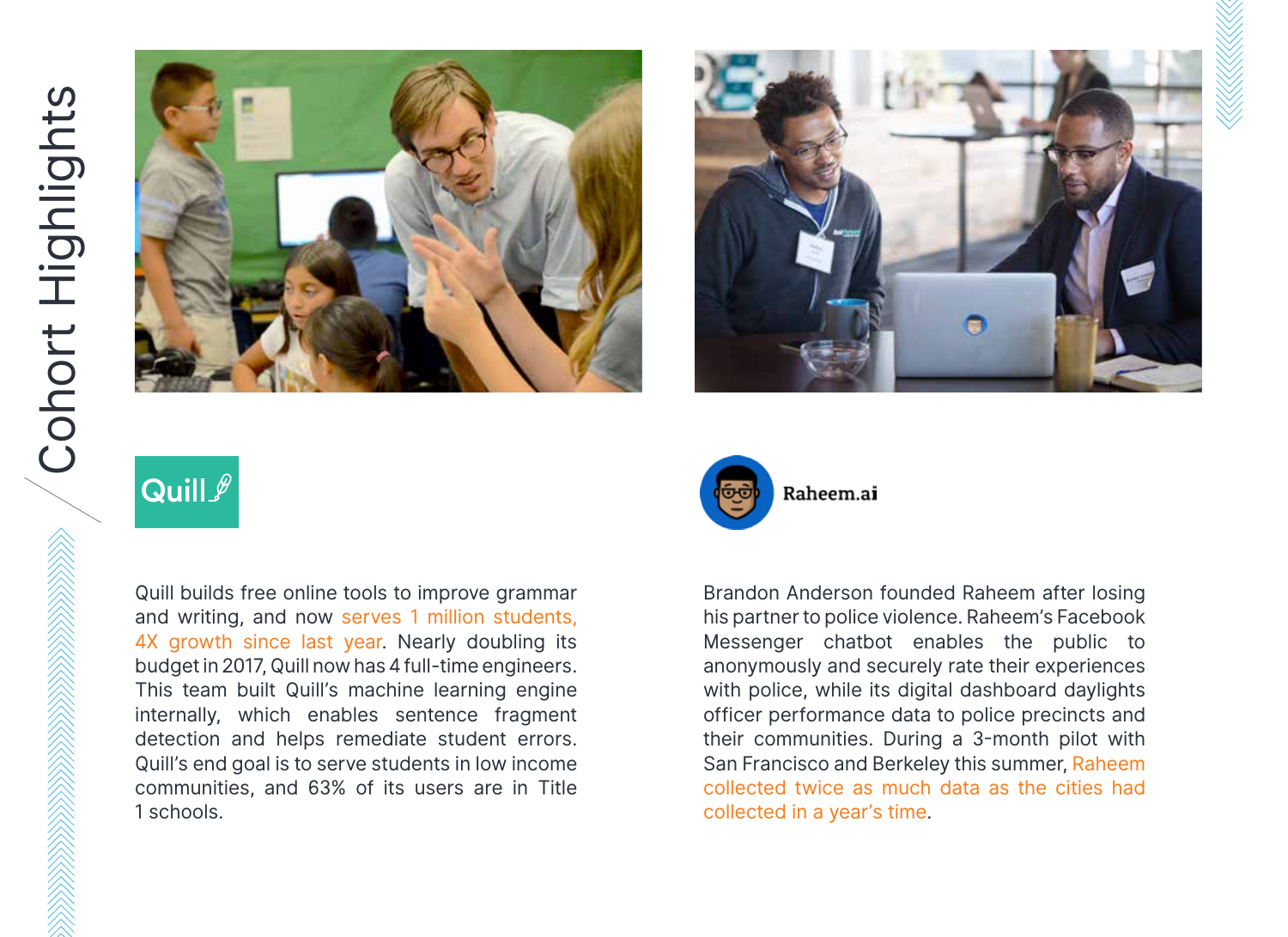#### Launched the  $1<sub>ST</sub>$



And only tech nonprofit Job Board, with 500+ listings.



Data report examining the state of diversity and funding in the tech nonprofit sector.



Hosted the first tech nonprofit summit, Accelerate Good Global.



*"Fast Forward understands the unique challenges facing tech nonprofits and is helping the world understand, too. If you are a nonprofit founder using tech to solve an intractable social problem, these are your people."*

> MICHELLE BROWN FOUNDER & CEO OF COMMONLIT



#### $\mathbf{A}$ <sub>x6</sub>

Quill / Think of Us / Hack Club / JustFix.NYC / TalkingPoints / CareerVillage.org

#### Mobile Appsx6

Concrn Beyond12 Onward Learn Fresh Real Talk / Money Think

Hardware Integration<sub>x2</sub> Nexleaf Analytics / WattTime

OnlineSOS Raheem

Chatbots<sub>x2</sub> Blockchain<sub>x2</sub> Stellar / Democracy Earth

Open Source<sub>x5</sub> WattTime  $\sqrt{\mathsf{Quill}/\mathsf{Stellar}/\mathsf{Callisto}/\mathsf{} }$ Democracy Earth